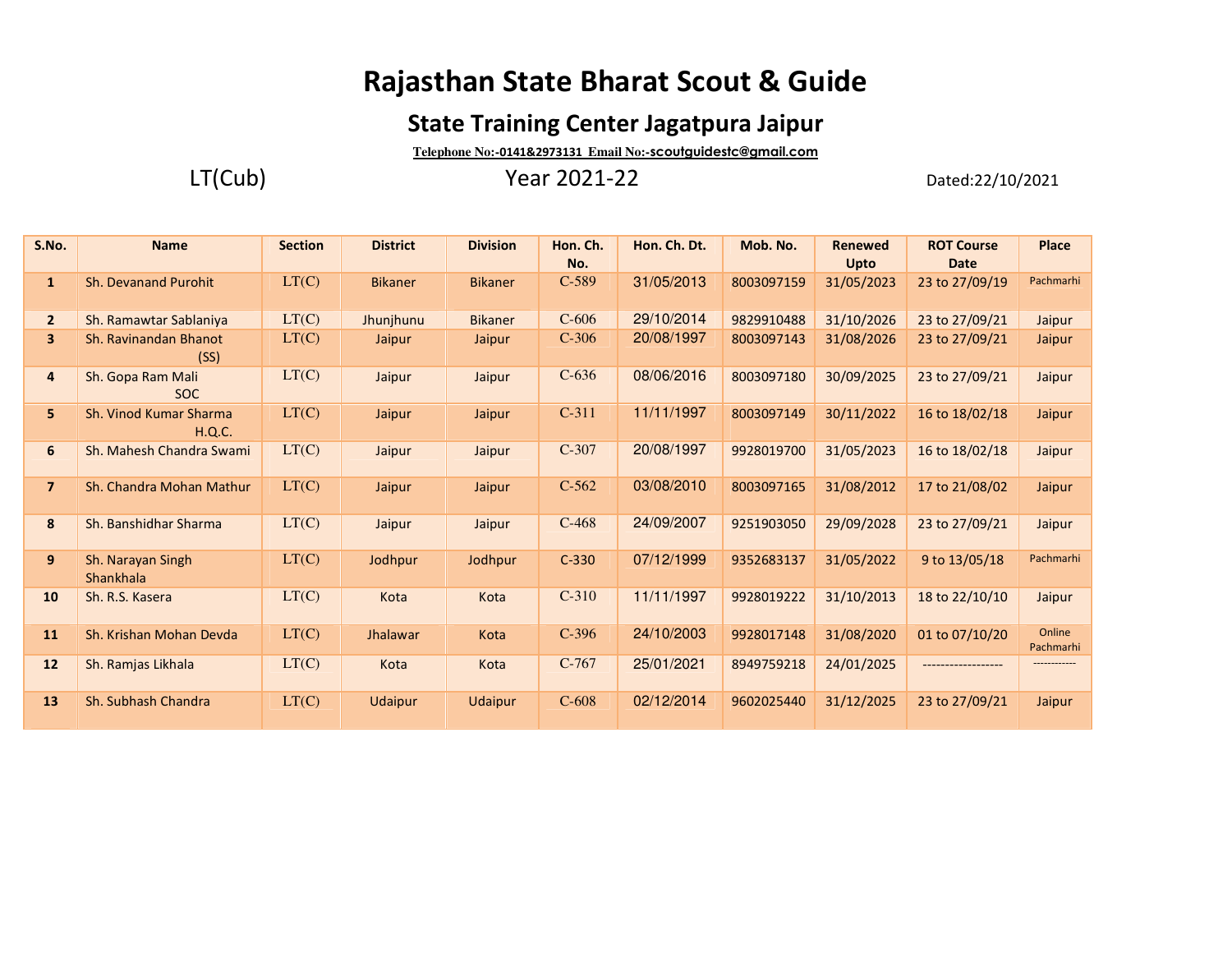# **Rajasthan State Bharat Scout & Guide**

## **State Training Center Jagatpura Jaipur**

**Telephone No:-0141&2973131 Email No:-scoutguidestc/gmail.com**

### **LIST OF LEADER TRAINERS(Scout Wing)**

### LT(Scout) Year2021-22 Dated:22/10/2021

| S.No.          | <b>Name</b>                              | <b>Section</b> | <b>District</b> | <b>Division</b> | Hon. Ch.<br>No. | Hon. Ch. Dt. | Mob. No.   | <b>Renewed</b><br>Upto | <b>ROT Course</b><br><b>Date</b> | <b>Place</b>   |
|----------------|------------------------------------------|----------------|-----------------|-----------------|-----------------|--------------|------------|------------------------|----------------------------------|----------------|
| $\mathbf{1}$   | Sh. Ram Singh<br>Chudawat                | LT(S)          | <b>Bhilwara</b> | Ajmer           | S-397           | 24/12/2003   | 9414575477 | 31/05/2012             | 4 to 06/02/15                    | <b>Bikaner</b> |
| $\overline{2}$ | Sh. Rajendra Prasad<br>Acharya           | LT(S)          | Nagour          | Ajmer           | $S-402$         | 22/02/2004   | 7597692869 | 31/05/2023             | 23 to 27/09/19                   | Pachmarhi      |
| 3 <sup>1</sup> | Sh. Bhanwar Singh<br>Rathore             | LT(S)          | <b>Nagour</b>   | Ajmer           | S-742           | 13/02/2020   | 9828656553 | 13/02/2024             |                                  |                |
| 4              | Sh. Raghuveer Singh                      | LT(S)          | Ajmer           | Ajmer           | S-723           | 31/07/2019   | 9928176318 | 31/07/2023             |                                  |                |
| 5              | Sh. Vinod Kumar Mehra                    | LT(S)          | Ajmer           | Ajmer           | S-724           | 31/07/2019   | 9414363328 | 31/07/2023             |                                  |                |
| 6              | Sh. Shailesh Kumar<br>Palore             | LT(S)          | Nagour          | Ajmer           | $S-753$         | 28/07/2020   | 9413680401 | 28/07/2024             |                                  |                |
| $\overline{ }$ | Sh. Rajendra Prasad<br><b>Sharma</b>     | LT(S)          | Bharatpur       | Bharatpur       | $S-324$         | 04/12/1998   | 9414268069 | 31/03/2020             | 16 to 18/02/18                   | Jaipur         |
| 8              | Sh. Mahipal Singh<br>Tanwar C.O.(S)      | LT(S)          | Churu           | <b>Bikaner</b>  | S-586           | 01/03/2013   | 8003097146 | 30/09/2025             | 23 to 27/09/21                   | Jaipur         |
| 9              | Sh. Prahalad Rai Jangid                  | LT(S)          | Jhunjhunu       | <b>Bikaner</b>  | $S-412$         | 18/10/2004   | 9414023337 | 31/03/2021             | 20 to 22/03/17                   | Pachmarhi      |
| 10             | Sh.Vijay Singh                           | LT(S)          | Churu           | <b>Bikaner</b>  | S-754           | 28/07/2020   | 9460673078 | 28/07/2024             |                                  |                |
| 11             | Sh. Raghuveer Singh<br>Shekhawat(SC-P&I) | LT(S)          | Jaipur          | Jaipur          | $S-253$         | 15/05/1994   | 8003097141 | 28/07/2027             | 23 to 27/09/21                   | Jaipur         |
| 12             | Sh. Gopa Ram Mali<br><b>SOC</b>          | LT(S)          | Jaipur          | Jaipur          | $S-596$         | 25/03/2014   | 8003097180 | 30/09/2025             | 23 to 27/09/21                   | Jaipur         |
| 13             | Sh. Banna Lal<br><b>STC</b>              | LT(S)          | Jaipur          | Jaipur          | $S-605$         | 29/10/2014   | 8003097156 | 30/06/2026             | 23 to 27/09/21                   | Jaipur         |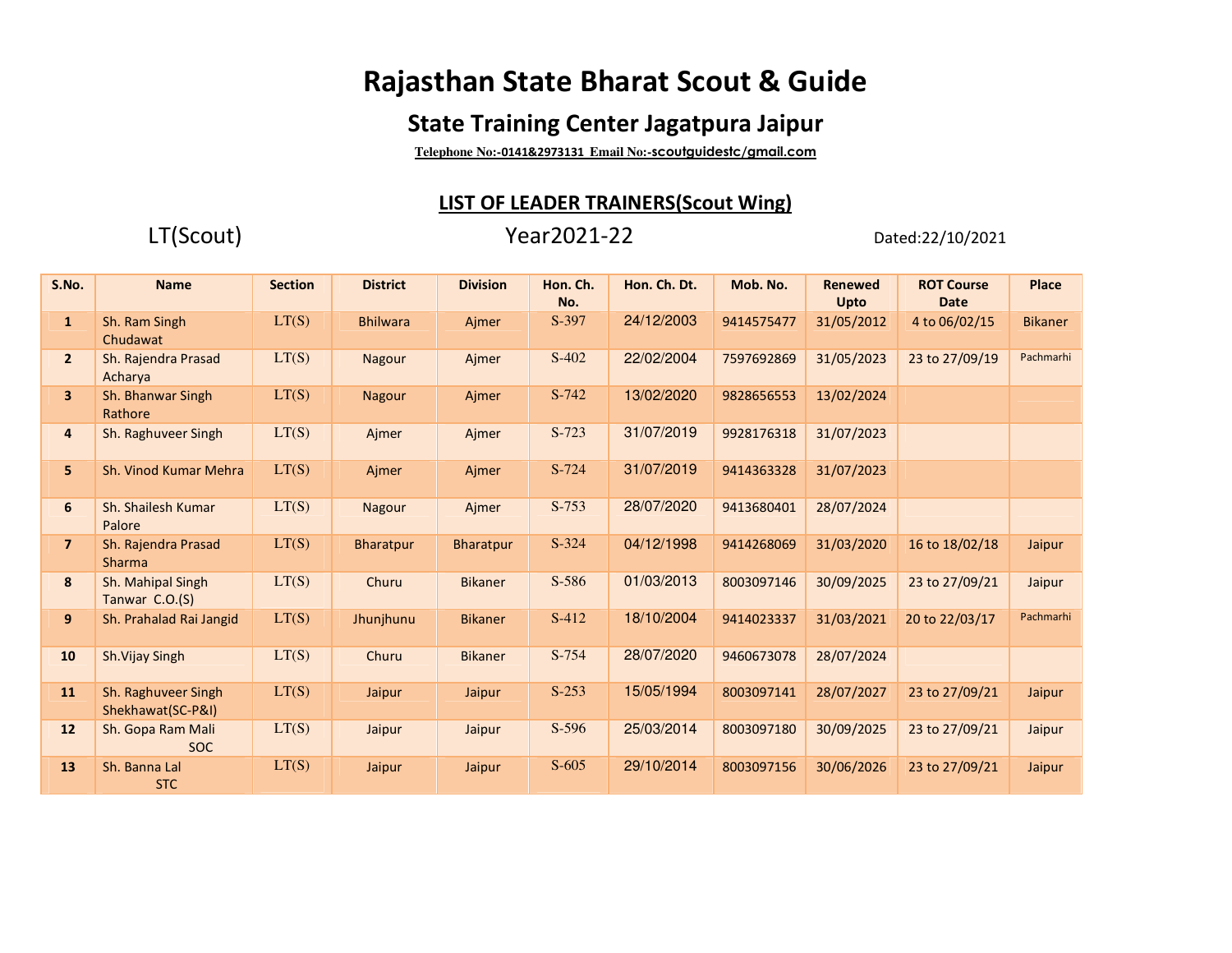| S.No. | <b>Name</b>                               | <b>Section</b> | <b>District</b> | <b>Division</b> | Hon. Ch.<br>No. | Hon. Ch. Dt. | Mob. No.   | <b>Renewed</b><br>Upto | <b>ROT Course</b><br><b>Date</b> | Place               |
|-------|-------------------------------------------|----------------|-----------------|-----------------|-----------------|--------------|------------|------------------------|----------------------------------|---------------------|
| 14    | Sh. Mahendra Singh                        | LT(S)          | Jaipur          | Jaipur          | S-547           | 30/08/2014   | 8003097171 | 31/08/2022             | 16 to 18/02/18                   | Jaipur              |
| 15    | Sh. Puran Singh<br>Shekhawat (ASOC)       | LT(S)          | Jaipur          | Jaipur          | $S-511$         | 17/10/2008   | 8003097164 | 31/05/2027             | 23 to 27/09/21                   | Jaipur              |
| 16    | Sh. Lallu Ram Sharma<br>C.O.(S)           | LT(S)          | Jaipur          | Jaipur          | $S-604$         | 29/10/2014   | 8003097155 | 30/09/2025             | 23 to 27/09/21                   | Jaipur              |
| 17    | Dr. Banshidhar Sharma                     | LT(S)          | Jaipur          | Jaipur          | $S-295$         | 22/01/1997   | 9667769074 | 31/01/2026             | 23 to 27/09/21                   | Jaipur              |
| 18    | Sh. Bajrang Lal Swami                     | LT(S)          | Jaipur          | Jaipur          | S-454           | 17/08/2006   | 9414518582 | 31/03/2019             | 16 to 18/02/18                   | Jaipur              |
| 19    | Sh. Abhay Singh<br>Shekhawat              | LT(S)          | Jaipur          | Jaipur          | $S-352$         | 15/01/2001   | 7014522595 | 28/02/2023             | 16 to 18/02/18                   | Jaipur              |
| 20    | Sh. Madu Sudhan<br><b>Sharma</b>          | LT(S)          | Jaipur          | Jaipur          | S-660           | 14/07/2017   | 9983061997 | 30/07/2026             | 23 to 27/09/21                   | Jaipur              |
| 21    | Sh. Chhagan Lal                           | LT(S)          | Alwar           | Jaipur          | $S-714$         | 03/04/2019   | 9828383378 | 03/04/2023             |                                  |                     |
| 22    | Sh. Girdhari Lal Danwar                   | LT(S)          | Sikar           | Jaipur          | S-732           | 17/10/2019   | 9413070253 | 31/10/2023             |                                  |                     |
| 23    | Sh. Vinod Dutt Joshi<br><b>ASOC</b>       | LT(S)          | Jodhpur         | Jodhpur         | S-579           | 29/09/2011   | 8003097157 | 30/09/2025             | 23 to 27/09/21                   | Jaipur              |
| 24    | Sh. Hiranath Goswami                      | LT(S)          | Jodhpur         | Jodhpur         | S-378           | 03/10/2002   | 9462488087 | 31/10/2021             | 20 to 22/03/17                   | Pachmarhi           |
| 25    | Sh. Gyan Singh<br>Chouhan                 | LT(S)          | Jodhpur         | Jodhpur         | S-466           | 24/09/2007   | 9461274502 | 31/03/2016             |                                  |                     |
| 26    | <b>Sh. Kamal Kishor</b><br><b>Purohit</b> | LT(S)          | <b>Sirohi</b>   | Jodhpur         | $S-703$         | 30/10/2018   | 9664172487 | 31/10/2022             |                                  |                     |
| 27    | Sh. Shankar Singh<br>Dahiya               | LT(S)          | Pali            | Jodhpur         | S-739           | 13/01/2020   | 9460732346 | 13/01/2024             |                                  |                     |
| 28    | Sh. Doongra Ram Jakar                     | LT(S)          | <b>Barmer</b>   | Jodhpur         | $S-756$         | 14/08/2020   | 9799171009 | 14/08/2024             |                                  |                     |
| 29    | Sh. Mahesh Kumar<br>Bhardhwaj             | LT(S)          | Kota            | Kota            | S-467           | 24/09/2007   | 9460173996 | 30/09/2022             | 16 to 18/02/18                   | Jaipur              |
| 30    | Sh. Devi Singh Sainani                    | LT(S)          | <b>Bundi</b>    | Kota            | S-398           | 24/12/2003   | 9414394251 | 30/07/2023             | 16 to 18/02/18                   | Jaipur              |
| 31    | Sh. Bhagwati Prasad<br>Ameta              | LT(S)          | <b>Udaipur</b>  | <b>Udaipur</b>  | S-580           | 29/09/2011   | 8094599100 | 30/09/2013             |                                  |                     |
| 32    | Sh. Babu Singh<br>Rajpurohit (ASOC)       | LT(S)          | Udaipur         | Udaipur         | $S-510$         | 17/10/2008   | 8003097172 | 29/10/2024             | 02 to 04/05/17                   | Online<br>Pachmarhi |
| 33    | Sh. Indra Lal Aameta                      | LT(S)          | Chittorgarh     | <b>Udaipur</b>  | S-382           | 05/03/2003   | 9414737598 | 31/03/2026             | 23 to 27/09/21                   | Jaipur              |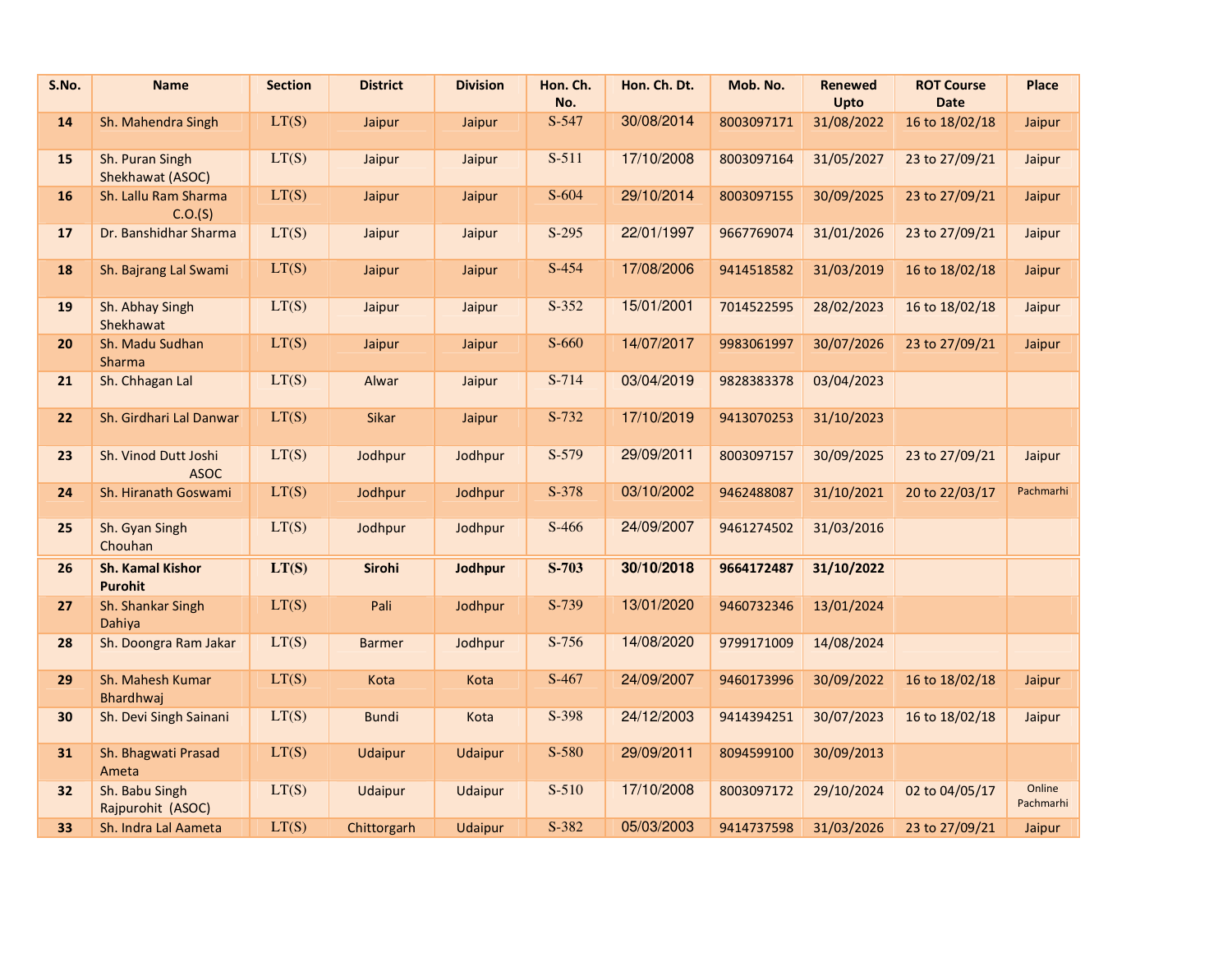# **Rajasthan State Bharat Scout & Guide**

### **State Training Center Jagatpura Jaipur**

**Telephone No:-0141&2973131 Email No:-scoutguidestc/gmail.com**

### **LIST OF LEADER TRAINERS(Scout Wing)**

LT(Rover) Year 2021-22 Dated:22/10/2021

| S.No.          | <b>Name</b>                                    | Section | <b>District</b> | <b>Division</b> | Hon. Ch.<br>No. | Hon. Ch. Dt. | Mob. No.   | Renewed<br>Upto | <b>ROT Course</b><br>Date | Place  |
|----------------|------------------------------------------------|---------|-----------------|-----------------|-----------------|--------------|------------|-----------------|---------------------------|--------|
|                | Sh. Raghuveer Singh<br>Shekhawat<br>$(SC-P&I)$ | LT(R)   | Jaipur          | Jaipur          | R-497           | 17/06/2008   | 8003097141 | 28/07/2027      | 23 to 27/09/21            | Jaipur |
| $\overline{2}$ | Sh. Laipat Rai Kumawat                         | LT(R)   | Jaipur          | Jaipur          | $R-743$         | 13/02/2020   | 9414044169 | 13/02/2024      |                           |        |
|                | Dr. Damodar Sharma                             | LT(R)   | Jodhpur         | Jodhpur         | $R-335$         | 09/09/1999   | 9413353001 | 30/09/2022      | 16 to 18/02/18            | Jaipur |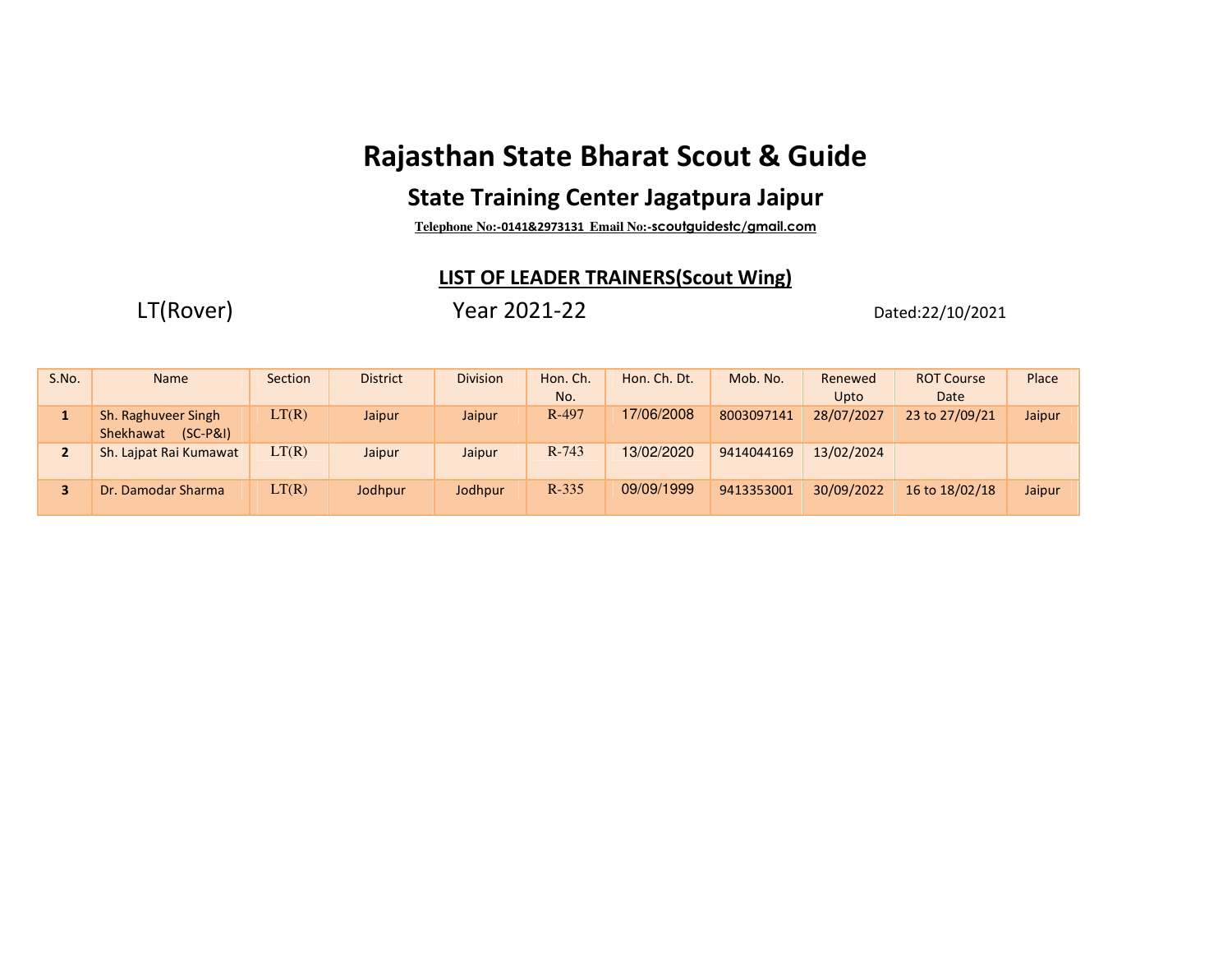## Rajasthan State Bharat Scout & Guides

### State Training Centre, Jagatpura, Jaipur

### List of ALT (Scout Wing)

|                         |                   | <b>ALT-CUB</b>                             |                    |                        | Year 2021-22     |              |              |                        |                 |                        | Date: 22/10/2021       |                     |
|-------------------------|-------------------|--------------------------------------------|--------------------|------------------------|------------------|--------------|--------------|------------------------|-----------------|------------------------|------------------------|---------------------|
| SI                      | <b>Position</b>   | Name                                       | <b>Contact No.</b> | <b>District</b>        | <b>Division</b>  | <b>DOB</b>   | Cub          | H'ble<br>Charge<br>No. | <b>Date</b>     | <b>Renewed</b><br>Upto | <b>ROT Course Date</b> | Place               |
| $\mathbf{1}$            | <b>ACTIVE</b>     | <b>BALU LAL KALYA</b>                      | 9782036231         | <b>BHILWARA</b>        | <b>AJMER</b>     | 08-Jul-49    | $\mathsf{C}$ | $C-1516$               | 29-Sep-00       | 30-Sep-25              | 23 to 27/09/21         | Jaipur              |
| $\overline{2}$          | <b>ACTIVE</b>     | <b>MUKUT BIHARI GUPTA</b>                  | 9413835947         | <b>BHARATPUR</b>       | <b>BHARATPUR</b> | 06-Jun-62    | $\mathsf{C}$ | $C-2324$               | 23-Sep-15       | 09-Nov-24              | 01 to 07/10/20         | Online<br>Pachmarhi |
| $\overline{\mathbf{3}}$ | <b>NOT ACTIVE</b> | <b>PRATAP SINGH</b>                        | ---------------    | <b>BHARATPUR</b>       | <b>BHARATPUR</b> |              | $\mathsf{C}$ | $C-1655$               | 15-Jul-03       | 31-Aug-09              |                        |                     |
| $\overline{a}$          | <b>ACTIVE</b>     | <b>GHANSHYAM VYAS</b>                      | 8003099163         | <b>BIKANER</b>         | <b>BIKANER</b>   | 10-Sep-58    | $\mathsf{C}$ | $C-1306$               | 25-Sep-96       | 31-Mar-19              |                        |                     |
| 5                       | <b>ACTIVE</b>     | <b>SUGNA RAM CHOUDHARY</b>                 | 9636138089         | <b>BIKANER</b>         | <b>BIKANER</b>   |              | $\mathsf{C}$ | $C-2589$               | 05-Sep-18       | 30-Sep-22              |                        |                     |
| 6                       | <b>ACTIVE</b>     | <b>MANMAHENDRA S. BHATI</b><br><b>ASOC</b> | 8003097161         | <b>BIKANER</b>         | <b>BIKANER</b>   | 19-May-59    | $\mathsf{C}$ | $C-1904$               | 25-Nov-08       | 30-Sep-25              | 23 to 27/09/21         | Jaipur              |
| $\overline{7}$          | <b>NOT ACTIVE</b> | <b>SMT SASHI BALA DUBEY</b>                |                    | <b>CHURU</b>           | <b>BIKANER</b>   | $21$ -Jan-62 | $\mathsf{C}$ | $C-1344$               | 22-Mar-97       | 31-Mar-03              |                        |                     |
| 8                       | <b>ACTIVE</b>     | <b>RAM KUMAR SWAMI</b>                     | ---------------    | <b>SHRI GANGANAGAR</b> | <b>BIKANER</b>   | 04-Jul-61    | $\mathsf{C}$ | $C-1704$               | 31-May-04       | 31-Aug-07              |                        |                     |
| 9                       | <b>NOT ACTIVE</b> | <b>JAWAHAR LAL</b>                         | 9413701401         | <b>SIKAR</b>           | <b>JAIPUR</b>    | 13-Jun-43    | $\mathsf{C}$ | $C-1448$               | 04-Aug-99       | 31-Mar-16              |                        |                     |
| 10                      | <b>ACTIVE</b>     | <b>SURESH CHAND SHARMA</b>                 | 9414431522         | <b>ALWAR</b>           | <b>JAIPUR</b>    | 02-Feb-64    | $\mathsf{C}$ | $C-1938$               | 10-Jun-09       | 30-Sep-25              | 23 to 27/09/21         | Jaipur              |
| <b>11</b>               | <b>ACTIVE</b>     | <b>JAMALUDDIN KHAN</b>                     | 9950735502         | <b>ALWAR</b>           | <b>JAIPUR</b>    | 22-Aug-65    | $\mathsf{C}$ | $C-2322$               | 23-Sep-15       | 30-Sep-19              | 01 to 07/11/20         | Online<br>Pachmarhi |
| 12                      | <b>ACTIVE</b>     | <b>JHUMAR LAL VAISHNAV</b>                 | 9413746163         | <b>JODHPUR</b>         | <b>JODHPUR</b>   | 03-May-48    | $\mathsf{C}$ | $C-1944$               | 27-Jul-09       | 31-Mar-20              |                        |                     |
| 13                      | <b>NOT ACTIVE</b> | <b>MUKHTIYAR KHILJI</b>                    | ---------------    | <b>BARMER</b>          | <b>JODHPUR</b>   |              | $\mathsf{C}$ | $C-1160$               | 15-May-93       | 31-Mar-16              |                        |                     |
| 14                      | <b>ACTIVE</b>     | <b>BAGAD SINGH PUROHIT</b>                 | 9414815841         | PALI                   | <b>JODHPUR</b>   | 05-Jul-59    | $\mathsf{C}$ | $C-1305$               | 25-Sep-96       | 30-Sep-22              |                        |                     |
| 15                      | <b>ACTIVE</b>     | <b>JEEVA RAM</b>                           | 9950579205         | PALI                   | <b>JODHPUR</b>   | 11-Jun-58    | $\mathsf{C}$ | $C-2028$               | $11$ -Jan- $11$ | 31-Jan-21              |                        |                     |
| 16                      | <b>ACTIVE</b>     | <b>CHAMPALAL PARIHAR</b>                   | 9571010957         | <b>JALORE</b>          | <b>JODHPUR</b>   | 16-Mar-47    | $\mathsf{C}$ | $C-1278$               | 29-Jan-96       | 31-Mar-20              |                        |                     |
| 17                      | <b>ACTIVE</b>     | <b>RAM RAKH CHOUDHARY</b>                  |                    | <b>JODHPUR</b>         | <b>JODHPUR</b>   |              | $\mathsf{C}$ | $C-2858$               | 06-Apr-21       | 05-Apr-25              |                        |                     |
| 18                      | <b>NOT ACTIVE</b> | SATYA NARAYAN SHARMA                       | 9462868552         | <b>BUNDI</b>           | <b>KOTA</b>      | $21$ -Jan-43 | $\mathsf{C}$ | $C-1303$               | 25-Sep-96       | 31-Mar-16              |                        |                     |
| 19                      | <b>ACTIVE</b>     | LALIT KUMAR BARANDA                        |                    | <b>DUNGARPUR</b>       | <b>UDAIPUR</b>   |              | $\mathsf{C}$ | C-2898                 | $01$ -Jul-21    | 30-Jun-25              |                        |                     |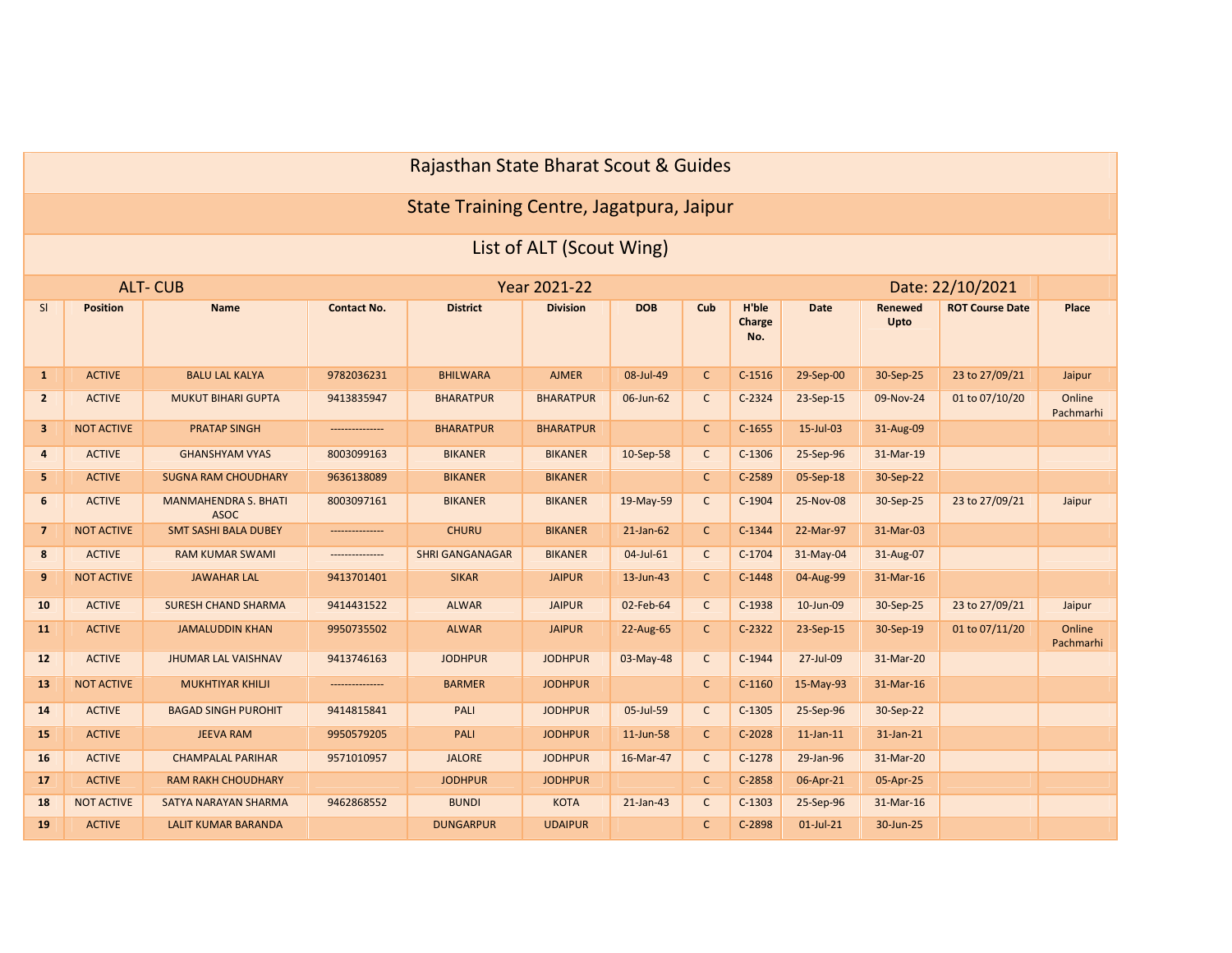|                         |                 |                          |                    | Rajasthan State Bharat Scout & Guides    |                          |            |              |                        |              |                        |                        |       |
|-------------------------|-----------------|--------------------------|--------------------|------------------------------------------|--------------------------|------------|--------------|------------------------|--------------|------------------------|------------------------|-------|
|                         |                 |                          |                    | State Training Centre, Jagatpura, Jaipur |                          |            |              |                        |              |                        |                        |       |
|                         |                 |                          |                    |                                          | List of ALT (Scout Wing) |            |              |                        |              |                        |                        |       |
|                         |                 | <b>ALT-ROVER</b>         |                    |                                          | Year 2021-22             |            |              |                        |              |                        | Date: 22/10/2021       |       |
| <sub>SI</sub>           | <b>Position</b> | <b>Name</b>              | <b>Contact No.</b> | <b>District</b>                          | <b>Division</b>          | <b>DOB</b> | Rover        | H'ble<br>Charge<br>No. | <b>Date</b>  | <b>Renewed</b><br>Upto | <b>ROT Course Date</b> | Place |
| $\mathbf{1}$            | <b>ACTIVE</b>   | DR. S. M. LAHIRI         | 9829076720         | <b>BIKANER</b>                           | <b>BIKANER</b>           | 01-Feb-59  | R            | R-1849                 | 24-Sep-07    | 30-Sep-19              |                        |       |
| $\overline{2}$          | <b>ACTIVE</b>   | DR. UMA KANT GUPTA       | 9414243010         | <b>BIKANER</b>                           | <b>BIKANER</b>           | 09-Sep-59  | $\mathsf{R}$ | R-2801                 | 30-Sep-20    | 30-Sep-24              |                        |       |
| $\overline{\mathbf{3}}$ | <b>ACTIVE</b>   | <b>GHANSHYAM SWAMI</b>   | 9414303345         | <b>BIKANER</b>                           | <b>BIKANER</b>           | 13-Oct-68  | R            | R-2802                 | 30-Sep-20    | 30-Sep-24              |                        |       |
| $\overline{4}$          | <b>ACTIVE</b>   | <b>JEETENDRA BHATI</b>   | 8003097176         | <b>MOUNT ABU</b>                         | <b>JODHPUR</b>           | 14-Dec-69  | $\mathsf{R}$ | R-2611                 | 30-Oct-18    | 31-Oct-22              |                        |       |
| 5                       | <b>ACTIVE</b>   | <b>RAMESH KUMAR GARG</b> | 9414284779         | <b>JHALAWAR</b>                          | <b>KOTA</b>              | 04-Jan-64  | R            | R-2542                 | $02$ -Apr-18 | 30-Apr-22              |                        |       |
| 6                       | <b>ACTIVE</b>   | <b>ANIL KUMAR GUPTA</b>  | 9928017181         | PRATAPGARH                               | <b>UDAIPUR</b>           | 15-Jun-67  | $\mathsf{R}$ | R-1847                 | 20-Jul-07    | 30-Jul-22              |                        |       |
| $\overline{7}$          | <b>ACTIVE</b>   | DR. SHRI RAM ARYA        |                    | <b>UDAIPUR</b>                           | <b>UDAIPUR</b>           |            | $\mathsf{R}$ | R-2885                 | $01$ -Jul-21 | 30-Jun-25              |                        |       |

 $\Box$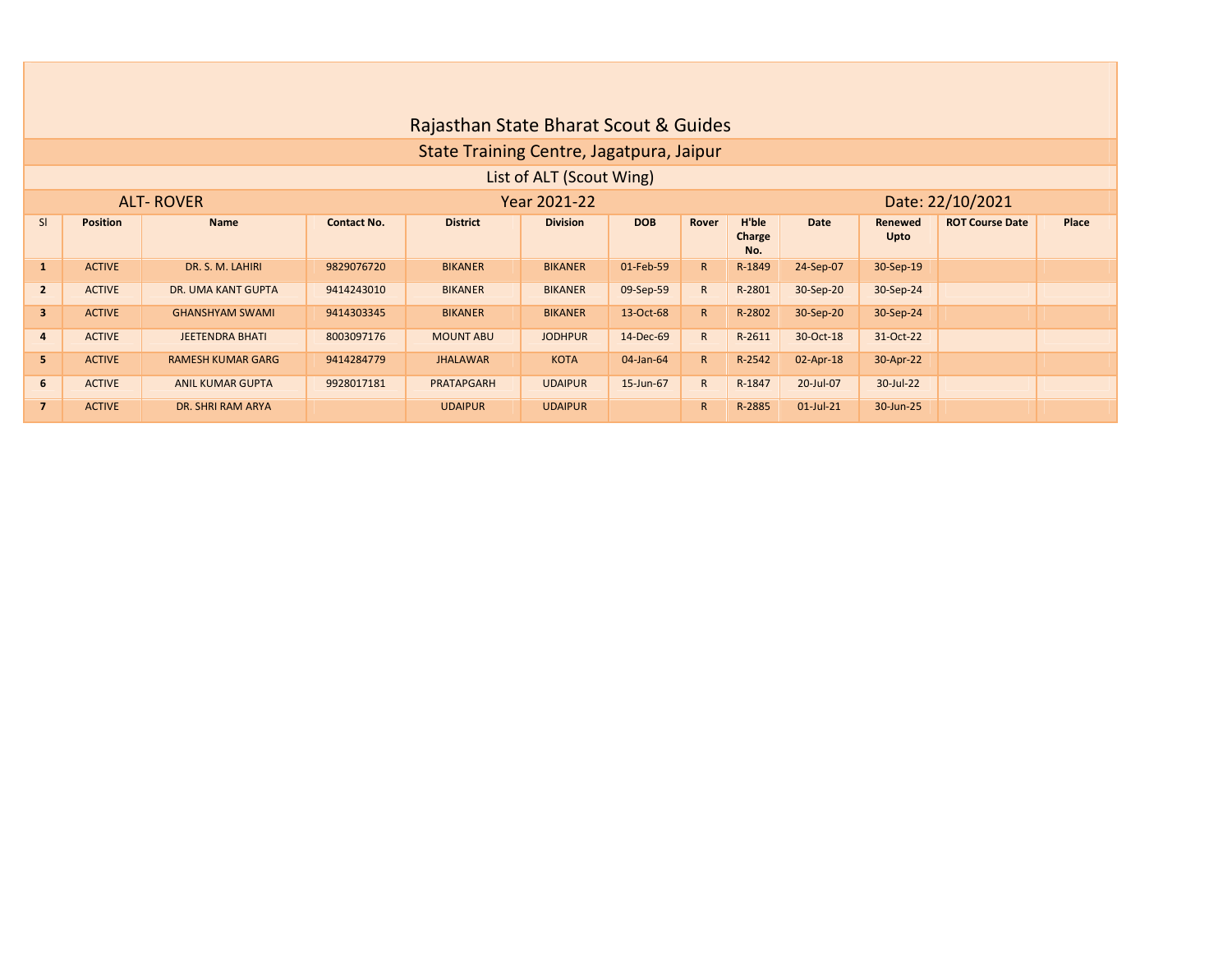|                         |                   |                                          |                             |                  | State Training Centre, Jagatpura, Jaipur |            |              |                        |                 |                        |                        |           |
|-------------------------|-------------------|------------------------------------------|-----------------------------|------------------|------------------------------------------|------------|--------------|------------------------|-----------------|------------------------|------------------------|-----------|
|                         |                   |                                          |                             |                  | List of ALT (Scout Wing)                 |            |              |                        |                 |                        |                        |           |
|                         |                   | <b>ALT-SCOUT</b>                         |                             |                  | Year 2021-22                             |            |              |                        |                 |                        | Date: 22/10/2021       |           |
| SI                      | <b>Position</b>   | <b>Name</b>                              | <b>Contact No.</b>          | <b>District</b>  | <b>Division</b>                          | <b>DOB</b> | <b>Scout</b> | H'ble<br>Charge<br>No. | <b>Date</b>     | <b>Renewed</b><br>Upto | <b>ROT Course Date</b> | Place     |
| $\mathbf{1}$            | <b>ACTIVE</b>     | <b>NAND KISHOR VAISHNAV</b>              | 9929394405                  | <b>AJMER</b>     | <b>AJMER</b>                             | 01-Jun-54  | S            | S-1330                 | 12-Feb-97       | 30-Sep-09              |                        |           |
| 2 <sup>2</sup>          | <b>ACTIVE</b>     | <b>UMED SINGH RATHORE</b>                | 9413310375                  | <b>AJMER</b>     | <b>AJMER</b>                             | 01-Jun-51  | S            | $S-1341$               | 13-Mar-97       | 31-May-13              |                        |           |
| $\overline{\mathbf{3}}$ | <b>ACTIVE</b>     | <b>MAHESH CHAND SHARMA</b>               | 9829819643                  | <b>AJMER</b>     | <b>AJMER</b>                             | 04-Sep-70  | S            | S-1959                 | 17-Sep-09       | 30-Sep-22              |                        |           |
| $\overline{\mathbf{4}}$ | <b>NOT ACTIVE</b> | <b>DURGA SINGH RAJAWAT</b>               | 9309379678                  | <b>AJMER</b>     | <b>AJMER</b>                             | 01-Jul-46  | $\sf S$      | $S-1715$               | 07-Aug-04       | 30-Aug-06              |                        |           |
| 5                       | <b>ACTIVE</b>     | <b>BHANWAR LAL SHARMA</b>                | 9783281624                  | <b>AJMER</b>     | <b>AJMER</b>                             | 05-Jul-48  | S            | S-1581                 | 08-Nov-01       | 28-Feb-23              | 23 to 27-09-19         | Pachmarhi |
| 6                       | <b>ACTIVE</b>     | <b>MANMOHAN SWARNKAR</b><br>C.O.(S)      | 8003097175                  | <b>AJMER</b>     | <b>AJMER</b>                             | 15-Mar-67  | <sub>S</sub> | $S-2253$               | 23-Feb-15       | 30-Sep-25              | 23 to 27/09/21         | Jaipur    |
| $\overline{7}$          | <b>ACTIVE</b>     | <b>DILIP KUMAR MATHUR</b><br><b>ASOC</b> | 8003097169                  | <b>AJMER</b>     | <b>AJMER</b>                             | 01-Jan-67  | S            | S-1802                 | 04-May-06       | 30-Sep-25              | 23 to 27/09/21         | Jaipur    |
| 8                       | <b>ACTIVE</b>     | <b>IMMAUDDIN KHAN</b>                    | 01432 243779<br>09829220138 | <b>TONK</b>      | <b>AJMER</b>                             | 05-Feb-64  | S            | S-2026                 | $11$ -Jan- $11$ | 31-Jan-22              |                        |           |
| 9                       | <b>ACTIVE</b>     | <b>HEMENDRA SONI</b>                     | 9784749933                  | <b>BHILWARA</b>  | <b>AJMER</b>                             | 05-Jul-71  | S            | S-2086                 | 05-Sep-11       | 30-Sep-22              |                        |           |
| 10                      | <b>ACTIVE</b>     | <b>PREM SHANKER JOSHI</b>                | 8764019658                  | <b>BHILWARA</b>  | <b>AJMER</b>                             | 26-Jun-66  | S            | $S-2171$               | 13-Mar-14       | 31-Mar-21              |                        |           |
| 11                      | <b>ACTIVE</b>     | RAJENDRA PRASAD PAREEK                   | 9460272710                  | <b>NAGAUR</b>    | <b>AJMER</b>                             | 05-Aug-68  | S            | $S-2120$               | 24-Apr-12       | 30-Apr-22              |                        |           |
| 12                      | <b>ACTIVE</b>     | <b>BHUGANA RAM</b>                       | 9460163659                  | <b>NAGAUR</b>    | <b>AJMER</b>                             | 15-Dec-68  | $\sf S$      | S-2205                 | 02-Sep-14       | 30-Sep-22              |                        |           |
| 13                      | <b>ACTIVE</b>     | PRAKASH CHAND SUMAN                      | 08104053680,<br>9414584283  | <b>BHARATPUR</b> | <b>BHARATPUR</b>                         | 13-Jun-63  | S            | $S-2516$               | 09-Nov-17       | 30-Nov-21              |                        |           |
| 14                      | <b>NOT ACTIVE</b> | <b>JAGDISH PRASAD UPMAN</b>              | 9982989056                  | <b>BHARATPUR</b> | <b>BHARATPUR</b>                         | 08-Aug-50  | $\sf S$      | S-1656                 | 15-Jul-03       | 31-May-08              |                        |           |
| 15                      | <b>NOT ACTIVE</b> | <b>BAL CHANDRA SHARMA</b>                | 05644 229842                | <b>BHARATPUR</b> | <b>BHARATPUR</b>                         | 15-Aug-41  | $\mathsf{S}$ | $S-1657$               | 15-Jul-03       | 31-Mar-16              |                        |           |
| 16                      | <b>ACTIVE</b>     | <b>BALRAJ SINGH</b>                      | 9799335816                  | <b>BHARATPUR</b> | <b>BHARATPUR</b>                         | 06-Apr-79  | $\sf S$      | S-2797                 | 28-Jul-20       | 28-Jul-24              |                        |           |
| 17                      | <b>ACTIVE</b>     | <b>BANWARI LAL SHARMA</b>                | 9461462920                  | <b>DHOLPUR</b>   | <b>BHARATPUR</b>                         | 17-Mar-53  | S            | S-1953                 | 10-Sep-09       | 30-Sep-19              |                        |           |
| 18                      | <b>ACTIVE</b>     | <b>ADAM SINGH</b>                        | 9461072280                  | <b>DHOLPUR</b>   | <b>BHARATPUR</b>                         | 10-Jan-55  | S            | S-1957                 | 10-Sep-09       | 30-Sep-19              |                        |           |
| 19                      | <b>ACTIVE</b>     | <b>RAMESH CHANDRA TIWARI</b>             | 9720622183                  | <b>DHOLPUR</b>   | <b>BHARATPUR</b>                         | 02-Jan-54  | $\mathsf{S}$ | S-2278                 | 01-Apr-15       | 30-May-23              | 23 to 27-09-19         | Pachmarhi |
| 20                      | <b>ACTIVE</b>     | <b>MANOJ KUMAR SHARMA</b>                | 7014611539                  | <b>DHOLPUR</b>   | <b>BHARATPUR</b>                         | 05-Dec-74  | S            | S-2805                 | 21-Oct-20       | 21-Oct-24              |                        |           |
| 21                      | <b>NOT ACTIVE</b> | HARI CHARAN LAL SHARMA                   | 9461546159                  | <b>KAROLI</b>    | <b>BHARATPUR</b>                         | 07-Jul-45  | S            | $S-1717$               | 07-Aug-04       | 31-Mar-16              |                        |           |
| 22                      | <b>ACTIVE</b>     | <b>HEERA LAL RAWAT</b>                   | 9929390511                  | <b>KAROLI</b>    | <b>BHARATPUR</b>                         | 01-Apr-53  | S            | $S-1941$               | 10-Jun-09       | 30-Sep-25              | 23 to 27/09/21         | Jaipur    |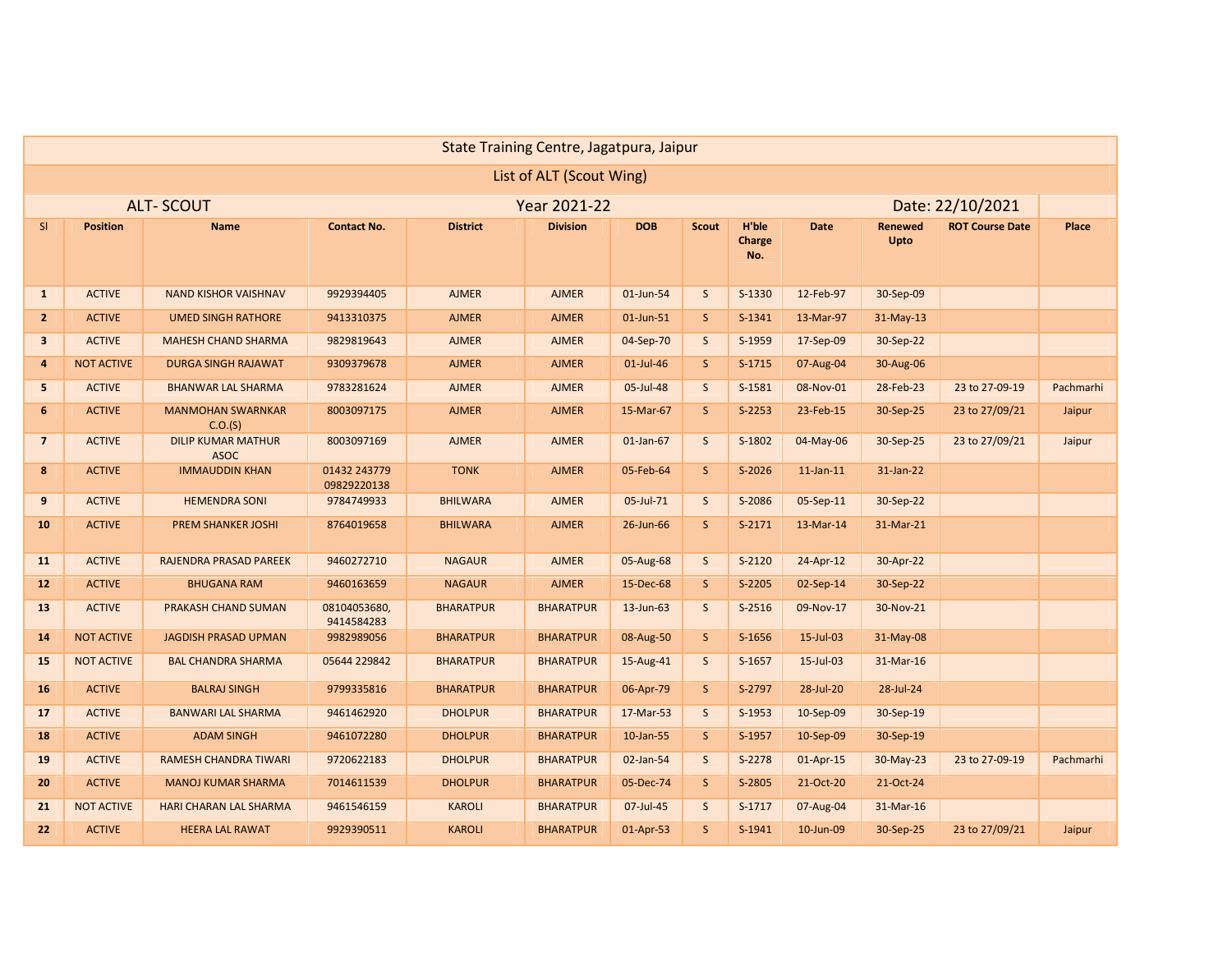| 23              | <b>ACTIVE</b>     | <b>GHANSHYAM LAL SHARMA</b>                  | 09214756680<br>09251933695  | <b>KAROLI</b>          | <b>BHARATPUR</b> | 17-Mar-53 | S            | S-1954   | 10-Sep-09    | 30-Sep-25 | 23 to 27/09/21   | Jaipur              |
|-----------------|-------------------|----------------------------------------------|-----------------------------|------------------------|------------------|-----------|--------------|----------|--------------|-----------|------------------|---------------------|
| 24              | <b>NOT ACTIVE</b> | <b>KAMALESH K. SHARMA</b>                    |                             | <b>KAROLI</b>          | <b>BHARATPUR</b> |           | $\mathsf{S}$ | S-1439   | 20-May-99    | 31-Mar-16 |                  |                     |
| 25              | <b>ACTIVE</b>     | MUKESH KUMAR LAHAKODIYA                      | 9828200525                  | <b>KAROLI</b>          | <b>BHARATPUR</b> | 01-Oct-76 | $\mathsf{S}$ | S-2796   | 28-Jul-20    | 28-Jul-24 |                  |                     |
| 26              | <b>ACTIVE</b>     | <b>RAJENDRA PRASAD</b>                       |                             | <b>BHARATPUR</b>       | <b>BHARATPUR</b> |           | $\mathsf{S}$ | S-2893   | $01$ -Jul-21 | 30-Jun-25 |                  |                     |
| 27              | <b>ACTIVE</b>     | <b>DWARIKA PRASAD SHARMA</b>                 |                             | <b>BHARATPUR</b>       | <b>BHARATPUR</b> |           | $\mathsf{S}$ | S-2894   | $01$ -Jul-21 | 30-Jun-25 |                  |                     |
| 28              | <b>ACTIVE</b>     | YADRAM                                       |                             | <b>BHARATPUR</b>       | <b>BHARATPUR</b> |           | $\mathsf S$  | S-2895   | $01$ -Jul-21 | 30-Jun-25 |                  |                     |
| 29              | <b>ACTIVE</b>     | <b>CHANDRA SHANKER</b><br><b>SHRIVASTAVA</b> |                             | <b>SAWAIMADHOPUR</b>   | <b>BHARATPUR</b> |           | S            | S-2899   | $01$ -Jul-21 | 30-Jun-25 |                  |                     |
| 30              | <b>ACTIVE</b>     | <b>OM PRAKASH</b>                            |                             | <b>DHOLPUR</b>         | <b>BHARATPUR</b> |           | $\mathsf S$  | S-2864   | 06-Apr-21    | 05-Apr-25 |                  |                     |
| 31              | <b>ACTIVE</b>     | <b>JASWANT SINGH RAJPUROHIT</b><br>C.O.(S)   | 8003097152                  | <b>BIKANER</b>         | <b>BIKANER</b>   | 02-Apr-82 | $\mathsf{S}$ | S-2586   | 05-Sep-18    | 30-Sep-22 |                  |                     |
| 32 <sub>2</sub> | <b>ACTIVE</b>     | <b>CHHAGAN LAL DHAMU</b>                     | 0151 2204036<br>09983335102 | <b>BIKANER</b>         | <b>BIKANER</b>   | 25-May-68 | $\mathsf S$  | S-2206   | 02-Sep-14    | 30-Sep-16 |                  |                     |
| 33              | <b>NOT ACTIVE</b> | SABHA CHAND DHAKA                            | ---------------             | <b>JHUNJHUNU</b>       | <b>BIKANER</b>   |           | $\sf S$      | $S-1515$ | 29-Sep-00    | 31-Mar-16 |                  |                     |
| 34              | <b>ACTIVE</b>     | YADRAM ARYA                                  | 01593 214101                | <b>JHUNJHUNU</b>       | <b>BIKANER</b>   | 05-Aug-58 | $\mathsf{S}$ | S-1905   | 25-Nov-08    | 09-Nov-24 | 01 to 07-10-2020 | Online<br>Pachmarhi |
| 35              | <b>ACTIVE</b>     | <b>SHABBIR KHAN</b>                          | 9785422617                  | <b>JHUNJHUNU</b>       | <b>BIKANER</b>   | 08-Jul-69 | $\mathsf{S}$ | $S-2257$ | 23-Feb-15    | 31-Mar-22 |                  |                     |
| 36              | <b>ACTIVE</b>     | <b>JAGGA SINGH JAKHAR</b>                    | 9784342686                  | <b>HANUMANGARH</b>     | <b>BIKANER</b>   | 13-Jun-57 | $\mathsf S$  | $S-2142$ | 01-Mar-13    | 31-Mar-22 |                  |                     |
| 37              | <b>ACTIVE</b>     | <b>MUNSHI RAM</b>                            | 9460785360                  | <b>HANUMANGARH</b>     | <b>BIKANER</b>   | 15-Jun-64 | $\mathsf{S}$ | S-2588   | 05-Sep-18    | 30-Sep-22 |                  |                     |
| 38              | <b>ACTIVE</b>     | PHOOL SINGH SHARMA                           | 9828629784                  | <b>HANUMANGARH</b>     | <b>BIKANER</b>   | 24-Jun-65 | $\mathsf S$  | S-2590   | 05-Sep-18    | 30-Sep-22 |                  |                     |
| 39              | <b>ACTIVE</b>     | <b>NARESH KUMAR RAY</b>                      | 9649210776                  | <b>CHURU</b>           | <b>BIKANER</b>   | 10-Jul-70 | $\sf S$      | $S-2170$ | 13-Mar-14    | 30-Sep-25 | 23 to 27/09/21   | Jaipur              |
| 40              | <b>ACTIVE</b>     | SATYA VIR SINGH BHAGOT                       | 9414665985                  | <b>CHURU</b>           | <b>BIKANER</b>   | 07-Jul-59 | $\mathsf S$  | S-2255   | 23-Feb-15    | 28-Feb-19 |                  |                     |
| 41              | <b>ACTIVE</b>     | <b>JHABER MAL MAHECH</b>                     | 9413585614                  | <b>CHURU</b>           | <b>BIKANER</b>   | 01-Apr-43 | S            | S-1349   | 13-Mar-97    | 31-Mar-20 |                  |                     |
| 42              | <b>ACTIVE</b>     | SHASHI KUMAR SHARMA                          | 946100330                   | <b>SHRI GANGANAGAR</b> | <b>BIKANER</b>   | 01-Jul-57 | $\mathsf S$  | $S-2121$ | 24-Apr-12    | 30-Apr-21 | 01 to 07-09-2020 | Online<br>Pachmarhi |
| 43              | <b>ACTIVE</b>     | <b>BHARAT BHUSHAN</b><br>C.O.(S)             | 8003097162                  | <b>HANUMANGARH</b>     | <b>BIKANER</b>   | 01-Jun-68 | $\sf S$      | S-2252   | 23-Feb-15    | 28-Feb-19 | 01 to 07-11-2020 | Online<br>Pachmarhi |
| 44              | <b>NOT ACTIVE</b> | <b>MAHOHAR LAL</b>                           | 9460562056                  | <b>SHRI GANGANAGAR</b> | <b>BIKANER</b>   | 14-Jul-53 | $\mathsf{S}$ | S-1268   | 15-Jan-96    | 31-Mar-05 |                  |                     |
| 45              | <b>ACTIVE</b>     | <b>SWARNA SINGH BAJROT</b>                   | 9549824066                  | <b>SHRI GANGANAGAR</b> | <b>BIKANER</b>   | 15-Sep-70 | S            | $S-2122$ | 24-Apr-12    | 31-Mar-21 |                  |                     |
| 46              | <b>ACTIVE</b>     | <b>DALEEP SINGH</b>                          |                             | <b>CHURU</b>           | <b>BIKANER</b>   |           | $\mathsf S$  | S-2887   | $01$ -Jul-21 | 30-Jun-25 |                  |                     |
| 47              | <b>ACTIVE</b>     | <b>DEV DAS SWAMI</b>                         |                             | <b>CHURU</b>           | <b>BIKANER</b>   |           | $\mathsf S$  | S-2891   | $01$ -Jul-21 | 30-Jun-25 |                  |                     |
| 48              | <b>ACTIVE</b>     | <b>RAMANAND AZAD</b>                         |                             | <b>JHUNJHUNU</b>       | <b>BIKANER</b>   |           | $\mathsf S$  | S-2900   | $01$ -Jul-21 | 30-Jun-25 |                  |                     |
| 49              | <b>ACTIVE</b>     | <b>ROSHAN KHAN</b>                           |                             | <b>CHURU</b>           | <b>BIKANER</b>   |           | $\mathsf S$  | S-2860   | 06-Apr-21    | 05-Apr-25 |                  |                     |
| 50              | <b>ACTIVE</b>     | <b>RAJJAK KHAN</b>                           |                             | <b>CHURU</b>           | <b>BIKANER</b>   |           | $\mathsf S$  | S-2863   | 06-Apr-21    | 05-Apr-25 |                  |                     |
| 51              | <b>ACTIVE</b>     | <b>BANSHI LAL</b>                            |                             | <b>JHUNJHUNU</b>       | <b>BIKANER</b>   |           | S            | S-2861   | 06-Apr-21    | 05-Apr-25 |                  |                     |
| 52              | <b>ACTIVE</b>     | <b>MAHESH KUMAR KALAWAT</b>                  |                             | <b>JHUNJHUNU</b>       | <b>BIKANER</b>   |           | S            | $S-2862$ | 06-Apr-21    | 05-Apr-25 |                  |                     |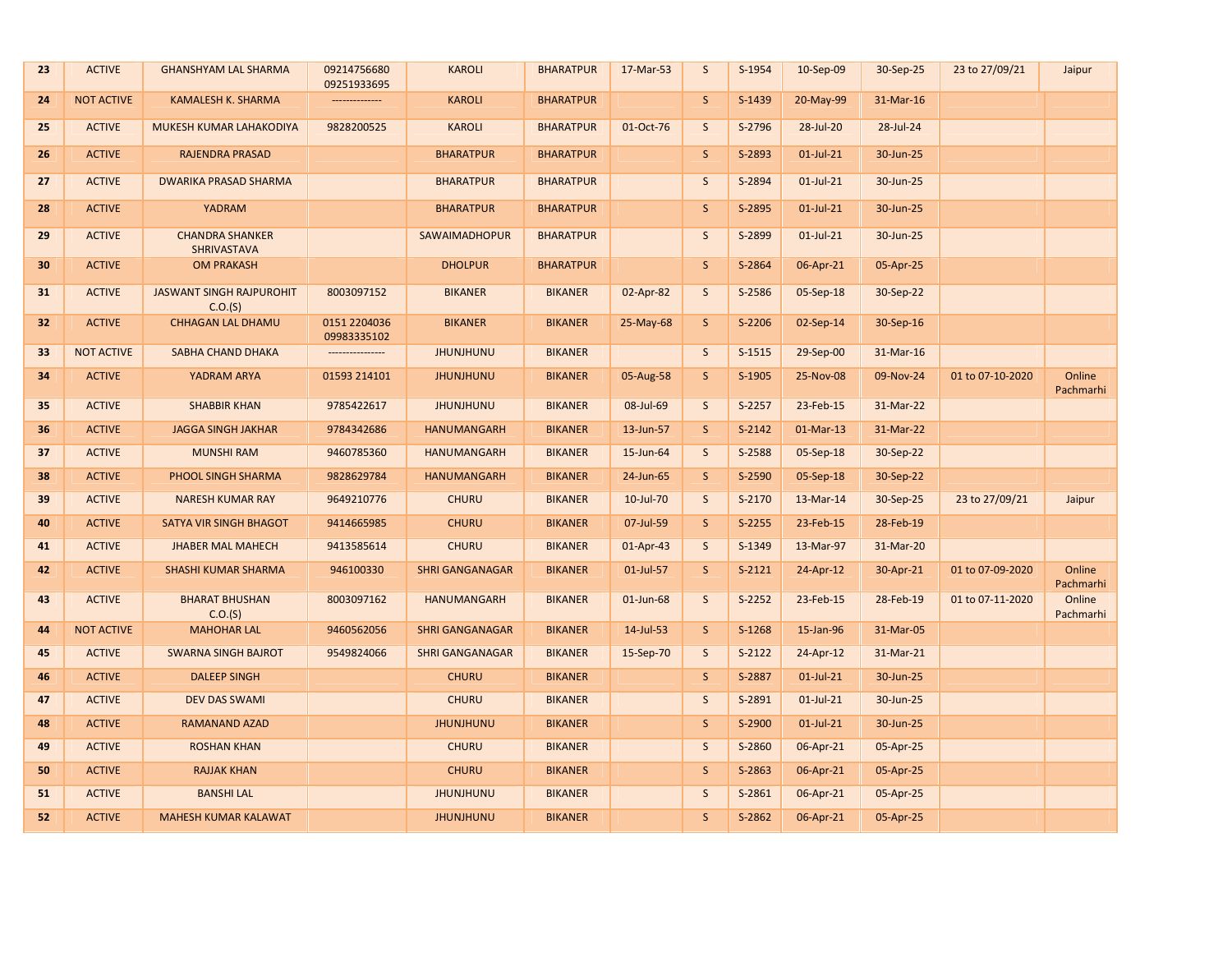| 53 | <b>ACTIVE</b>     | <b>PYARE LAL MAHLA</b>                 | 9024660088      | <b>JAIPUR</b>  | <b>JAIPUR</b>  | 02-Jul-57       | S            | S-2046   | $25-May-11$     | 31-May-19 |                |        |
|----|-------------------|----------------------------------------|-----------------|----------------|----------------|-----------------|--------------|----------|-----------------|-----------|----------------|--------|
| 54 | <b>ACTIVE</b>     | <b>DHANNA LAL KOLI</b>                 | 9166513423      | <b>JAIPUR</b>  | <b>JAIPUR</b>  | 10-Jul-68       | S            | $S-2143$ | $01-Mar-13$     | 31-Mar-22 |                |        |
| 55 | <b>NOT ACTIVE</b> | <b>HANUMAN SAHAI SONI</b>              | --------------- | <b>JAIPUR</b>  | <b>JAIPUR</b>  | 14-Mar-48       | $\mathsf S$  | $S-525$  | 18-Apr-81       | 31-Mar-16 |                |        |
| 56 | <b>NOT ACTIVE</b> | <b>SHANTI LAL JAIN</b>                 |                 | <b>JAIPUR</b>  | <b>JAIPUR</b>  | 10-May-54       | $\mathsf{S}$ | S-1033   | 30-Mar-90       | 31-Mar-05 |                |        |
| 57 | <b>NOT ACTIVE</b> | <b>SURESH DATT DHIMAN</b>              | --------------- | <b>JAIPUR</b>  | <b>JAIPUR</b>  | 01-Jan-50       | S            | $S-1120$ | 25-Jul-92       |           |                |        |
| 58 | <b>NOT ACTIVE</b> | <b>MANGAL RAM MEENA</b>                | 9636570114      | <b>JAIPUR</b>  | <b>JAIPUR</b>  | 01-Nov-64       | S            | S-1580   | 28-Nov-01       | 31-Oct-06 |                |        |
| 59 | <b>ACTIVE</b>     | <b>GANESH PRASAD GURJAR</b><br>C.O.(S) | 9784412094      | <b>JAIPUR</b>  | <b>JAIPUR</b>  | 04-Jun-84       | S            | $S-2610$ | 30-Oct-18       | 30-Oct-26 | 23 to 27/09/21 | Jaipur |
| 60 | <b>NOT ACTIVE</b> | <b>RAM LAL SINGH</b>                   | 8209187694      | <b>SIKAR</b>   | <b>JAIPUR</b>  | 28-Jun-57       | S            | S-1236   | 08-Oct-95       | 31-Mar-16 |                |        |
| 61 | <b>ACTIVE</b>     | <b>NARESH SHARMA</b>                   | 9413646296      | <b>SIKAR</b>   | <b>JAIPUR</b>  | 01-Aug-62       | $\mathsf S$  | $S-1616$ | 09-Apr-02       | 31-May-11 |                |        |
| 62 | <b>ACTIVE</b>     | <b>BASANT KUMAR LATA</b><br>C.O.(S)    | 8003097167      | <b>SIKAR</b>   | <b>JAIPUR</b>  | 04-Nov-72       | S            | S-1803   | 04-May-06       | 30-Sep-25 | 23 to 27/09/21 | Jaipur |
| 63 | <b>ACTIVE</b>     | PURUSHOTTAM SONI                       | 9950527808      | <b>SIKAR</b>   | <b>JAIPUR</b>  | 01-Feb-59       | $\mathsf S$  | S-1848   | 31-Aug-07       | 30-Sep-25 | 23 to 27/09/21 | Jaipur |
| 64 | <b>ACTIVE</b>     | RAMAWTAR SHARMA                        | 9414744451      | <b>SIKAR</b>   | <b>JAIPUR</b>  | 12-Jul-57       | $\mathsf{S}$ | S-2172   | 13-Mar-14       | 31-Mar-22 |                |        |
| 65 | <b>ACTIVE</b>     | <b>KAILASH CHAND YADAV</b>             | 9467836047      | <b>SIKAR</b>   | <b>JAIPUR</b>  | 12-Sep-55       | S            | S-2363   | 11-Feb-16       | 29-Feb-20 |                |        |
| 66 | <b>NOT ACTIVE</b> | <b>MAHAVEER PRASAD JOSHI</b>           | --------------- | <b>SIKAR</b>   | <b>JAIPUR</b>  | 01-Jul-32       | S            | S-978    | 25-Jul-89       | 31-Mar-16 |                |        |
| 67 | <b>NOT ACTIVE</b> | <b>RAGHUNATH SWAMI</b>                 | --------------- | <b>SIKAR</b>   | <b>JAIPUR</b>  | 09-Apr-40       | $\mathsf S$  | S-1204   | 20-Jun-94       | 31-Mar-16 |                |        |
| 68 | <b>ACTIVE</b>     | PRABHU DAYAL KUMAWAT                   | 9413191190      | <b>SIKAR</b>   | <b>JAIPUR</b>  |                 | S            | S-2596   | 10-Oct-18       | 31-Oct-26 | 23 to 27/09/21 | Jaipur |
| 69 | <b>ACTIVE</b>     | <b>RAM LAL CHOUDHARY</b>               | 9460642248      | <b>SIKAR</b>   | <b>JAIPUR</b>  |                 | S            | S-2595   | 10-Oct-18       | 30-Oct-22 |                |        |
| 70 | <b>ACTIVE</b>     | <b>NITYA NAND GAUTAM</b>               | 9413043584      | <b>ALWAR</b>   | <b>JAIPUR</b>  | 26-Aug-49       | S            | S-1582   | 08-Nov-01       | 31-Oct-21 |                |        |
| 71 | <b>ACTIVE</b>     | <b>KAILASH CHAND GAUR</b>              | 9414366505      | <b>ALWAR</b>   | <b>JAIPUR</b>  | 03-Feb-54       | S            | S-1812   | 02-Sep-06       | 30-Sep-25 | 23 to 27/09/21 | Jaipur |
| 72 | <b>ACTIVE</b>     | <b>SHER SINGH CHOUDARY</b>             | 9414366740      | <b>ALWAR</b>   | <b>JAIPUR</b>  | $01$ -Jan- $60$ | $\mathsf S$  | S-1940   | 10-Jun-09       | 31-Dec-20 |                |        |
| 73 | <b>ACTIVE</b>     | PRAMOD KUMAR SHARMA<br>C.O.(S)         | 8003097168      | <b>ALWAR</b>   | <b>JAIPUR</b>  | 14-Jun-64       | $\mathsf S$  | S-2323   | 23-Sep-15       | 30-Sep-25 | 23 to 27/09/21 | Jaipur |
| 74 | <b>NOT ACTIVE</b> | <b>BALKISHAN GUPTA</b>                 | 941460046       | <b>ALWAR</b>   | <b>JAIPUR</b>  | 28-Dec-41       | S            | S-1945   | 27-Jul-09       | 31-Mar-16 |                |        |
| 75 | <b>ACTIVE</b>     | <b>RAM PRATAP SHARMA</b>               |                 | <b>ALWAR</b>   | <b>JAIPUR</b>  |                 | $\mathsf S$  | S-2888   | $01$ -Jul-21    | 30-Jun-25 |                |        |
| 76 | <b>ACTIVE</b>     | <b>DINESH SHARMA</b>                   |                 | <b>ALWAR</b>   | <b>JAIPUR</b>  |                 | S            | S-2889   | $01$ -Jul-21    | 30-Jun-25 |                |        |
| 77 | <b>ACTIVE</b>     | <b>PRATAP SONI</b>                     |                 | <b>JAIPUR</b>  | <b>JAIPUR</b>  |                 | $\mathsf S$  | S-2890   | $01$ -Jul-21    | 30-Jun-25 |                |        |
| 78 | <b>ACTIVE</b>     | <b>MAHENDRA SINGH CHOUHAN</b>          |                 | <b>ALWAR</b>   | <b>JAIPUR</b>  |                 | $\mathsf{S}$ | S-2897   | $01$ -Jul-21    | 30-Jun-25 |                |        |
| 79 | <b>ACTIVE</b>     | <b>BABU LAL GURJAR</b>                 |                 | <b>SIKAR</b>   | <b>JAIPUR</b>  |                 | $\mathsf S$  | S-2901   | $01$ -Jul-21    | 30-Jun-25 |                |        |
| 80 | <b>ACTIVE</b>     | <b>DALCHAND KOLI</b>                   |                 | <b>ALWAR</b>   | <b>JAIPUR</b>  |                 | $\mathsf S$  | S-2902   | $01$ -Jul-21    | 30-Jun-25 |                |        |
| 81 | <b>NOT ACTIVE</b> | <b>DHANRAJ LAKHARA</b>                 |                 | <b>JODHPUR</b> | <b>JODHPUR</b> | 15-Mar-33       | $\mathsf S$  | $S-529$  | 18-Apr-81       | 31-Mar-16 |                |        |
| 82 | <b>ACTIVE</b>     | <b>HAJARI RAM BISHNOI</b>              | 7597794171      | <b>JODHPUR</b> | <b>JODHPUR</b> | 28-May-60       | S            | S-1644   | 08-May-03       | 30-Sep-25 | 23 to 27/09/21 | Jaipur |
| 83 | <b>ACTIVE</b>     | <b>ANIL KUMAR SHARMA</b>               | 9982611026      | <b>JODHPUR</b> | <b>JODHPUR</b> | 15-Feb-60       | S            | S-1939   | 10-Jun-09       | 30-Jun-26 | 23 to 27/09/21 | Jaipur |
| 84 | <b>NOT ACTIVE</b> | <b>SITA RAM MUNDIYARA</b>              | 9413462233      | <b>JODHPUR</b> | <b>JODHPUR</b> | 03-Dec-54       | S            | S-2027   | $11$ -Jan- $11$ | 31-Jan-19 |                |        |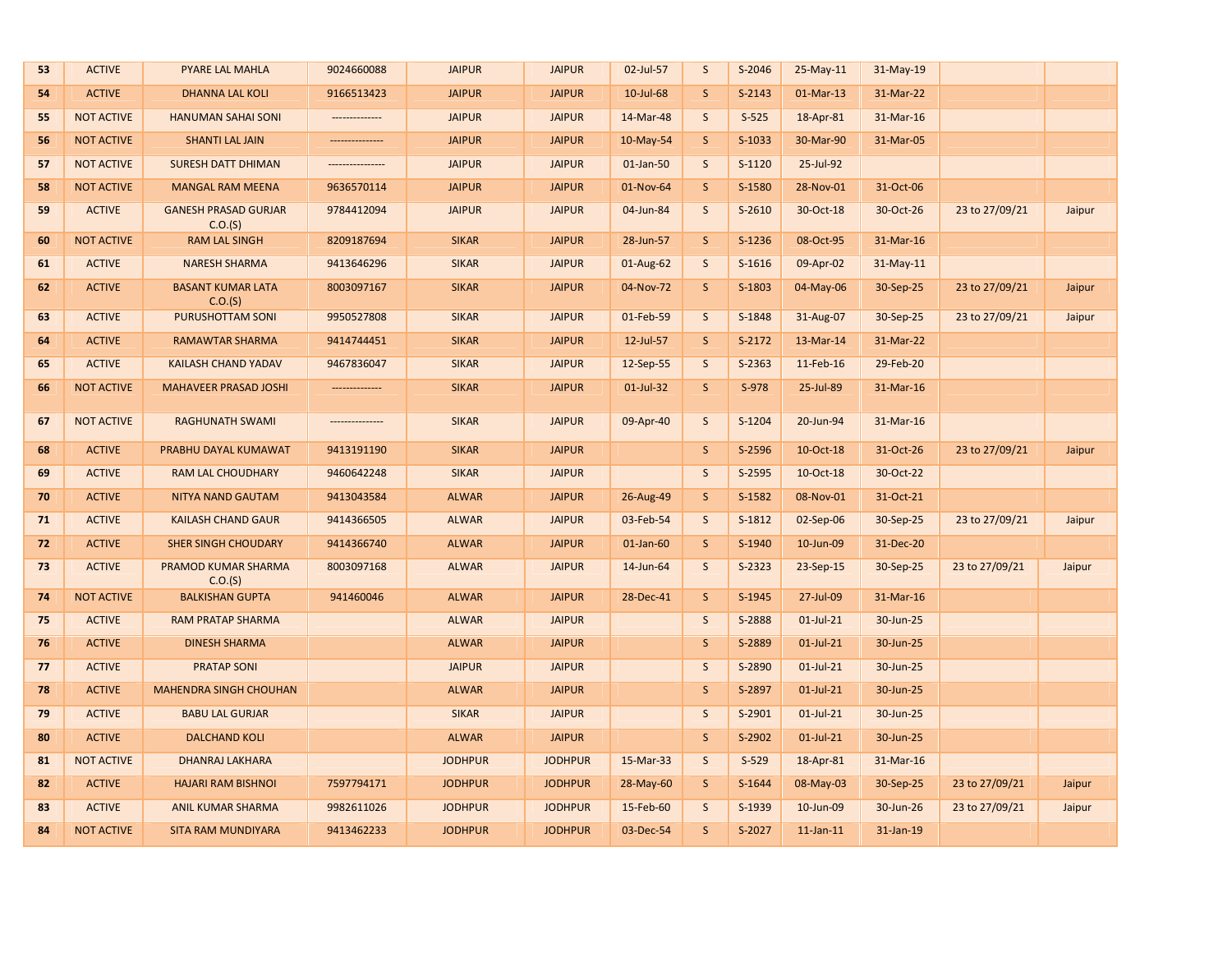| C.O.(S)                                                                                                                                                                |                                                      |
|------------------------------------------------------------------------------------------------------------------------------------------------------------------------|------------------------------------------------------|
| S-1304<br><b>NOT ACTIVE</b><br>OM PRAKASH GAHLOT<br><b>BARMER</b><br><b>JODHPUR</b><br>30-Nov-51<br>S<br>25-Sep-76<br>86<br>--------------                             | 31-Mar-16                                            |
| 10-Oct-63<br>87<br><b>NOT ACTIVE</b><br><b>MANOHAR LAL SHARMA</b><br>9414492655<br><b>BARMER</b><br><b>JODHPUR</b><br>S<br>S-1955<br>10-Sep-09                         | 30-Sep-15                                            |
| <b>NOT ACTIVE</b><br><b>BARMER</b><br>17-Apr-57<br>$\mathsf{S}$<br>S-1956<br>10-Sep-09<br>88<br><b>MOHAN LAL PANWAR</b><br>9602896443<br><b>JODHPUR</b>                | 30-Sep-11                                            |
| <b>ACTIVE</b><br><b>GOPAL GARG</b><br>9413183418<br><b>BARMER</b><br><b>JODHPUR</b><br>$\mathsf{S}$<br>$S-2321$<br>89<br>08-Jun-68<br>$23-Sep-15$                      | 30-Sep-25<br>23 to 27/09/21<br>Jaipur                |
| <b>ACTIVE</b><br><b>CHUNNILAL MEENA</b><br><b>BARMER</b><br><b>JODHPUR</b><br>03-Jul-70<br><sub>S</sub><br>$S-2362$<br>11-Feb-16<br>90<br>9928151801                   | 30-Sep-25<br>23 to 27/09/21<br>Jaipur                |
| 91<br><b>NOT ACTIVE</b><br><b>HANUMANT SINGH DAHIYA</b><br>PALI<br><b>JODHPUR</b><br>15-Jan-52<br>S<br>S-1703<br>31-May-04                                             | 31-May-06                                            |
| $\mathsf{S}$<br>$S-1716$<br>92<br><b>ACTIVE</b><br>PURUSHOTAMPURI GOSWAMI<br>9460732978<br>PALI<br><b>JODHPUR</b><br>17-Nov-57<br>07-Aug-04                            | 31-Oct-22                                            |
| <b>ACTIVE</b><br>93<br>PRAKASH CHANDRA SINGARIA<br>9414612736<br>PALI<br><b>JODHPUR</b><br>01-Jul-65<br>S<br>$S-2119$<br>24-Apr-12                                     | 30-Apr-22                                            |
| S-2254<br>94<br><b>ACTIVE</b><br><b>NEMA RAM PRAJAPAT</b><br>9460915695<br>PALI<br><b>JODHPUR</b><br>07-Jul-65<br>S<br>23-Feb-15                                       | 28-Feb-19                                            |
| <b>ACTIVE</b><br>S<br>95<br><b>ALOK SHARMA</b><br>PALI<br><b>JODHPUR</b><br>S-2886<br>$01$ -Jul-21                                                                     | 30-Jun-25                                            |
| <b>ACTIVE</b><br><b>JODHPUR</b><br><b>JODHPUR</b><br><sub>S</sub><br>S-2859<br>96<br><b>PAWAN KUMAR</b><br>06-Apr-21                                                   | 05-Apr-25                                            |
| <b>NOT ACTIVE</b><br><b>BHUPENDRA SINGH SISODIA</b><br>9414651959<br><b>KOTA</b><br><b>KOTA</b><br>07-Aug-55<br>S<br>S-1444<br>13-Jul-99<br>97                         | $31-May-20$                                          |
| <b>ACTIVE</b><br><b>KOTA</b><br><b>KOTA</b><br>03-Jul-56<br><sub>S</sub><br>S-1646<br>98<br>YOGENDRA BHARDWAJ<br>9829343575<br>08-May-03                               | 30-Sep-25<br>23 to 27/09/21<br>Jaipur                |
| 99<br><b>NOT ACTIVE</b><br>RAM CHANDRA SAXENA<br><b>BARAN</b><br><b>KOTA</b><br>07-Jul-51<br><sub>S</sub><br>$S-1116$<br>25-Jul-92                                     | 30-Sep-07                                            |
| PRADEEP CHITORA<br>$S-2612$<br>100<br><b>ACTIVE</b><br>8003097178<br><b>KOTA</b><br><b>KOTA</b><br>14-Jun-69<br>S<br>30-Oct-18<br>C.O.(S)                              | 31-Oct-22                                            |
| <b>NOT ACTIVE</b><br>RAKESH KR. UDAENIYA<br><b>KOTA</b><br><b>KOTA</b><br>15-Dec-55<br>$\mathsf{S}$<br>S-1846<br>30-Jul-07<br>101                                      | 31-Jul-09                                            |
| <b>ACTIVE</b><br>9782052820<br><b>BUNDI</b><br><b>KOTA</b><br>01-Jan-50<br>$\mathsf{S}$<br>$S-1645$<br>102<br><b>BHANWAR LAL CHOUDHARY</b><br>08-May-03<br>9784984353  | $31-May-22$                                          |
| <b>GIRIRAJ PRASAD GARG</b><br>S<br><b>ACTIVE</b><br>8003097151<br><b>BUNDI</b><br><b>KOTA</b><br>03-Feb-69<br>S-1801<br>04-May-06<br>103<br>C.O.(S)                    | 30-Sep-25<br>23 to 27/09/21<br>Jaipur                |
| <b>KOTA</b><br><b>KOTA</b><br>$\mathsf{S}$<br>S-1845<br>104<br><b>NOT ACTIVE</b><br>RAM SWAROOP PANCHAL<br>7436 276178<br>30-Jul-07                                    | 31-Jul-09                                            |
| <b>NOT ACTIVE</b><br><b>UDAIPUR</b><br><b>UDAIPUR</b><br>30-Sep-36<br>$\mathsf{S}$<br>$S-976$<br>25-Jul-89<br>105<br><b>GOVERDHAN KISHORE YADAV</b><br>9829583913      | 31-Mar-16                                            |
| <b>ACTIVE</b><br>TEJ SHANKAR CHOUBISA<br><b>UDAIPUR</b><br>$\mathsf{S}$<br>S-2699<br>106<br><b>UDAIPUR</b><br>$01-May-19$                                              |                                                      |
| <b>ACTIVE</b><br><b>SURENDRA KUMAR PANDEY</b><br>8003097183<br><b>UDAIPUR</b><br><b>UDAIPUR</b><br>$\mathsf{S}$<br>S-1810<br>107<br>28-Aug-70<br>02-Sep-06<br>C.O.(S)  | 23 to 27/09/21<br>30-Sep-26<br>Jaipur                |
| <b>ACTIVE</b><br><b>KRISHNA KANT PATIDAR</b><br>9413018190<br><b>BANSWARA</b><br><b>UDAIPUR</b><br>22-May-58<br><sub>S</sub><br>$S-1714$<br>07-Aug-04<br>108           | 31-Dec-22                                            |
| <b>ACTIVE</b><br>PHOOL CHAND PARGI<br>9928628524<br><b>BANSWARA</b><br><b>UDAIPUR</b><br>12-Aug-56<br>S<br>$S-2251$<br>23-Feb-15<br>109                                | 28-Feb-19                                            |
| 110<br><b>ACTIVE</b><br><b>DEEPESH SHARMA</b><br>08003097184,<br><b>BANSWARA</b><br><b>UDAIPUR</b><br>13-Jan-90<br>S<br>$S-2531$<br>26-Dec-17<br>9829813004<br>C.O.(S) | 31-Dec-25<br>23 to 27/09/21<br>Jaipur                |
| <b>ACTIVE</b><br><b>BANSWARA</b><br>09-Apr-61<br>$\mathsf{S}$<br>S-2029<br>111<br><b>RAMAWTAR SHARMA</b><br>9829883335<br><b>UDAIPUR</b><br>$11$ -Jan- $11$            | 31-Jan-22                                            |
| <b>ACTIVE</b><br><b>SHRI JAMNALAL CHOUBISA</b><br><b>DUNGARPUR</b><br>15-Aug-59<br><sub>S</sub><br>S-1797<br>04-May-06<br>112<br>9414724208<br><b>UDAIPUR</b>          | Online<br>$31-May-18$<br>01 to 07/10/20<br>Pachmarhi |
| 113<br><b>ACTIVE</b><br><b>CHATAR SINGH RAJPUT</b><br>7597901192<br><b>CHITORGARH</b><br><b>UDAIPUR</b><br>01-Jun-57<br>S<br>S-1923<br>09-Mar-09                       | 30-Sep-25<br>23 to 27/09/21<br>Jaipur                |
| $S-1117$<br><b>NOT ACTIVE</b><br><b>MANOHAR LAL SHARMA</b><br><b>CHITORGARH</b><br><b>UDAIPUR</b><br>08-Mar-39<br>S<br>25-Jul-92<br>114                                | 31-Mar-16                                            |
| <b>RAKESH TAK</b><br><b>RAJSAMAND</b><br>S<br>S-2597<br>10-Oct-18<br>115<br><b>ACTIVE</b><br>8290362575<br><b>UDAIPUR</b>                                              | 31-Oct-26<br>23 to 27/09/21<br>Jaipur                |